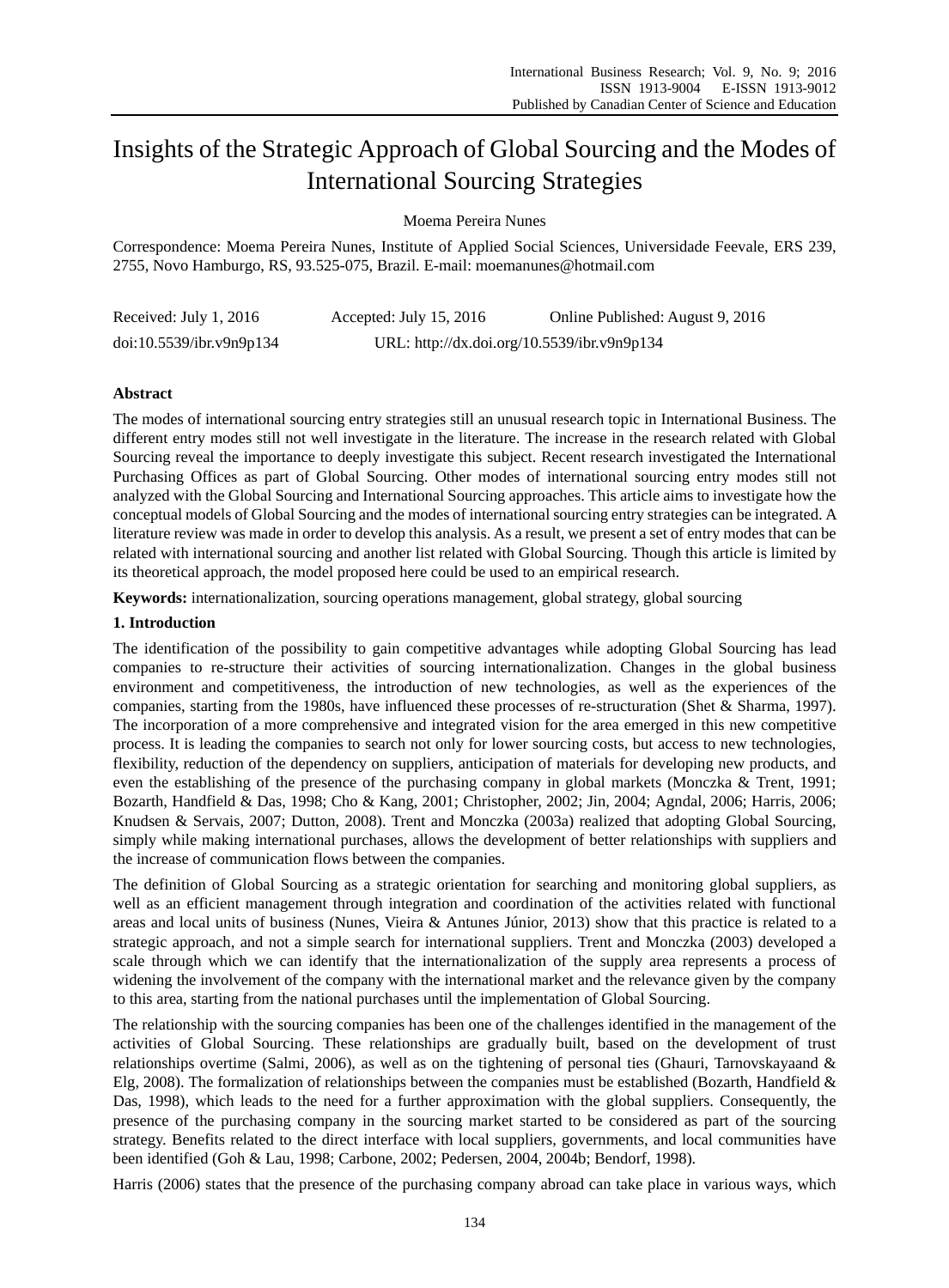gradually represent the increase of the local involvement. According to the author, the companies started this process with the use of intermediaries, and only after this, an *International Procurement Office* (IPO) was installed. According to Mulani (2008), IPOs represent the preferred alternative by the companies to incorporate new suppliers in global sourcing chains. Harris (2006) highlights the relevance of these units for searching opportunities related with technology and production. As it was noticed by Akesson, Jonsson, and Edanius-Hallas (2007), the direct purchase from international suppliers allows for greater flexibility and productive control and, especially in geographically further markets, the local presence through an IPO contributes to achieve these benefits.

Studies as Sartor (2006) and Nassimbeni and Sartor (2006) have investigated how the companies are conducting the process of opening IPOs. However, the alignment of this unit with the global strategy of the company is not considered. Studies relating other forms of sourcing entry strategies were not found. In the last two levels of the Trent and Monczka's model (2003), when the companies actually adopt a strategic posture for the area of international sourcing, they started to integrate the activities of purchasing in global units interconnected with all the other units. However, the presence in the sourcing country is not considered in this model. In the model proposed by Arnold (1999), orientations for this aspect are not made.

Under the perspective of the international business area, the relationship between Global Sourcing and the sourcing modes strategies need more investigation. When observing Trent and Moczka's model (2003), the opening of an IPO seems to be related with the levels IV and V of internationalization of the supply area, while the use of an intermediate may be related with the levels II e III, where the adoption of Global Sourcing is not considered yet.

In parallel, it is possible to observe that the studies on internationalization of companies traditionally investigate the perspective of the local presence focusing on offering (sales). Studies of entry modes traditionally approach strategies as export, licensing, *joint venture*, and direct external investments (Osland, Taylor & Zou, 2001). Although studies as Harris's (2006) inform that there are different forms of presence in sourcing markets, these forms have not been investigated inside an approach of companies' internationalization. Actually, Sartor et al. (2014) state that the appropriate selection of the entry mode in sourcing markets is an essential aspect for the management of the complexity of the activities of international sourcing. This situation occurs due to the cultural heterogeneity, the presence of multiple actors, relationships with different and distant interlocutors, and unfamiliar business rules and behaviors to the companies. In this context, the presence of the purchasing company in the country of the supplier can be a solution to minimize these difficulties.

More recent research on the presence of the purchasing company in the sourcing market (Sartor et al., 2014; Jia et al., 2014; Jia et al., 2014a) reflects an effort of a collaborative research developed by Chinese and European academics, aiming the study of the installation of IPOs by Western companies in China. The first part of this study, represented through Jia et al. (2014) consists a literature review about the topics Global Sourcing and IPOs in the last 20 years. One of the indications of future perspective of research refers to the need for widening the study of different entry modes in the country of the supplier (*sourcing entry modes*). The installation of an IPO may represent one of the stages of internationalization of the supply area and. As Jia et al. (2014a) observed, this unit can present different functions, what enables its classification with different names. Besides, Jia et al. (2014) recommend that studies considering the presence of the company in the sourcing market and models of internationalization of the sourcing activity to be developed as dynamic functions, or as an evolutionary process. The concept of Global Sourcing presents studies that reveal this perspective, as the one proposed by Trent and Moczka (2003). This perspective was employed by Jia et al. (2014a) to analyze the IPOs, but the more comprehensive vision of the presence in the sourcing market through other forms, as well as through strategic partners, was not used in the study. Trent and Monczka (2003) highlighted that the selection of the appropriate sourcing entry modes is essential to manage the complexity of the international sourcing activities due to the participation of several actors, increasing the quantity of relationships, business models, and different cultural patterns.

These gaps identified in the literature represent opportunities of research. Thus, this study questions: How is it possible to integrate the conceptual models of Global Sourcing with the modes of International Sourcing Strategies?

It is important to highlight that most of the literature regarding modes of international sourcing entry strategies and especially IPOs can be considered as "grey literature', especially practitioner-oriented articles. Sartor et al. (2014) presented a literature review that revealed this situation. As the authors suggest, more research is required on an academic basis. While their complementary works (Jia et al., 2014; Jia et al., 2014a) only investigate the IPOs, we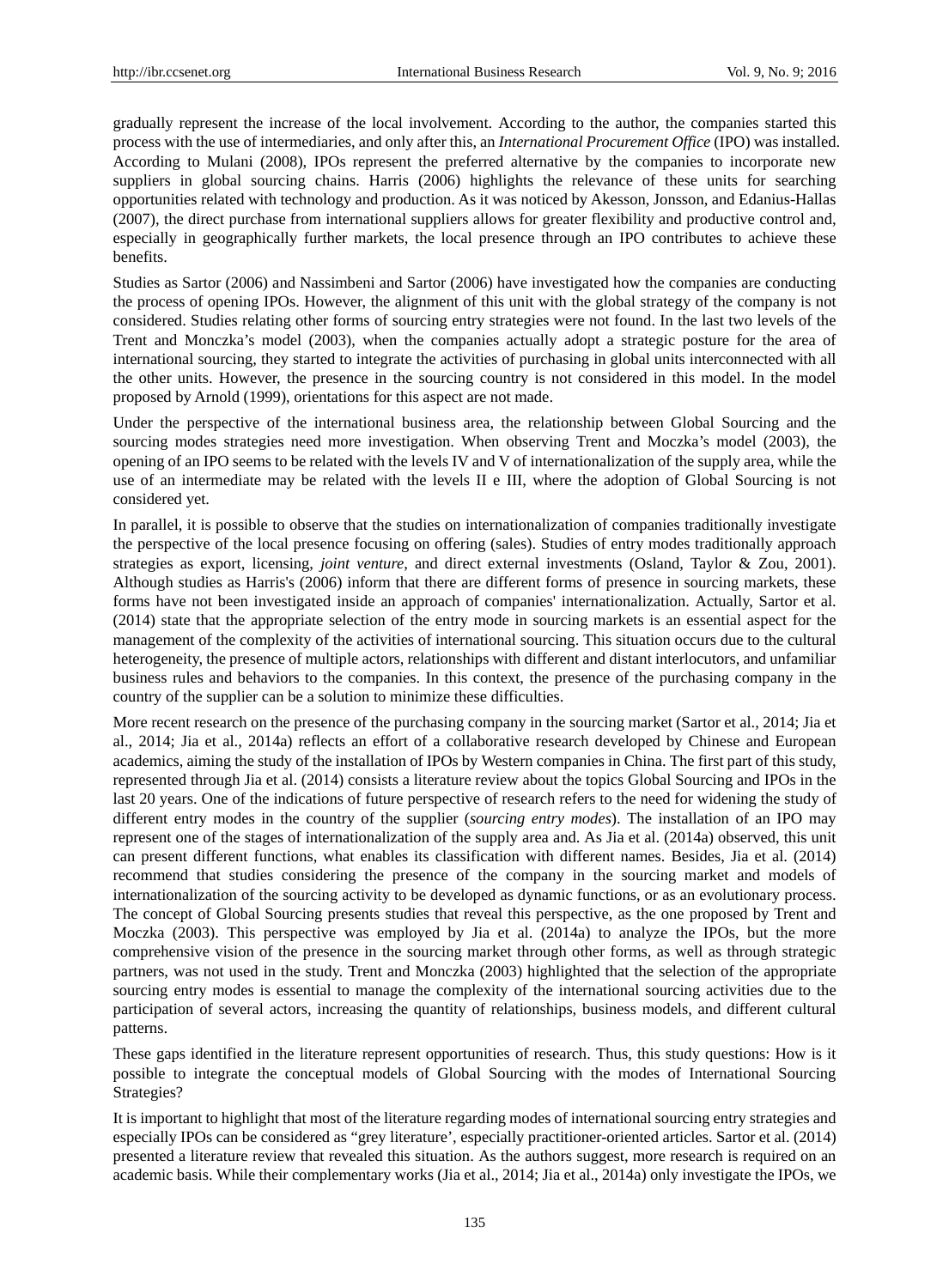argue to consider the International Sourcing Entry Strategies as a broader perspective to establish the presence at the sourcing market and try to integrate it to the theory related with the strategic approach of GS.

This article presents a theoretical investigation on Global Sourcing and the presence of the purchasing company in the sourcing market. This constitutes the basis for the development of an integrating theoretical model, which can be used later to conduct empirical researches on the topic.

# 2. Global Sourcing

The activity of Global Sourcing (GS) started to be investigated in the late 1980s. One of the first researchers to characterize this activity as a strategic perspective of the supply area in the international context was Arnold (1989, 1999). According to this author, GS should be characterized by the making of sourcing operations in the external market and by the managerial orientation for the development of opportunities in heterogeneous environments, with the identification and overcoming of the difficulties inherent to these opportunities. The model proposed by Arnold (1989, 1999), even though it represents the different choices that the company can make related to their international sourcing strategy, is restricted to the analysis of two dimensions. It does not reflect the entire magnitude of the variables that a company needs to consider to internationalize their sourcing activities. It does not even consider the strategic level that must be applied to this decision.

Although the simplicity of the concept, it was used as reference in the initial studies of GS, such as Smith (1999), Li, Murray, and Scott (2000), Trent and Monczka (2003, 2003a), Overby and Servais (2005), Gelderman and Semeijn (2006), Quintens, Pauwels, and Matthyssens (2006), Knudsen and Servais (2007), Hartmann, Trautmann, and Jahns (2008), Steinle and Schiele (2008), and Trautamann, Bals, and Hartmann (2009).

According to Monczka and Trent (1991), there was a lack of studies showing how companies could adopt GS. Although the concept of Arnold (1989) had identified a strategic nuance to the activity of GS, more research was required to identify the differences between a non-strategic international purchase and GS strategy. The original model proposed by Monczka and Trent (1991) had four phases. Phase 1 represents the companies that perform only domestic purchases. In Phase 2, there are those companies who buy abroad only by necessity. In these two phases, the companies frame a reactive posture in relation to GS; while in the next phases, a proactive stance will be seen. Phase 3 is characterized by companies that had incorporated international purchasing in their sourcing strategy. Phase 4 represents the companies that made the integration of the overall sourcing.

GS strategies must involve, according to Kotabe and Murray (2004), the identification of units, inside a corporation, that will perform each activity, as well as the establishment of interfaces between the areas of Research and Development, Operations and Marketing in a global scale. These aspects are incorporated in the improved model of Trent and Monzka (2003). This second version can be considered an evolutionary model, according to Jia et al. (2014a).

The first proposed model, even though it fulfilled a number of limitations of the previous studies, still did not address in detail all the complexities of international sourcing. Monczka and Trent (2003) reformulated this structure with a survey of 162 respondents and the study of 10 cases, proposing as a result a new five-level model, presented at Figure 1.



Figure 1. The process of sourcing internationalization (Trent and Monczka, 2003)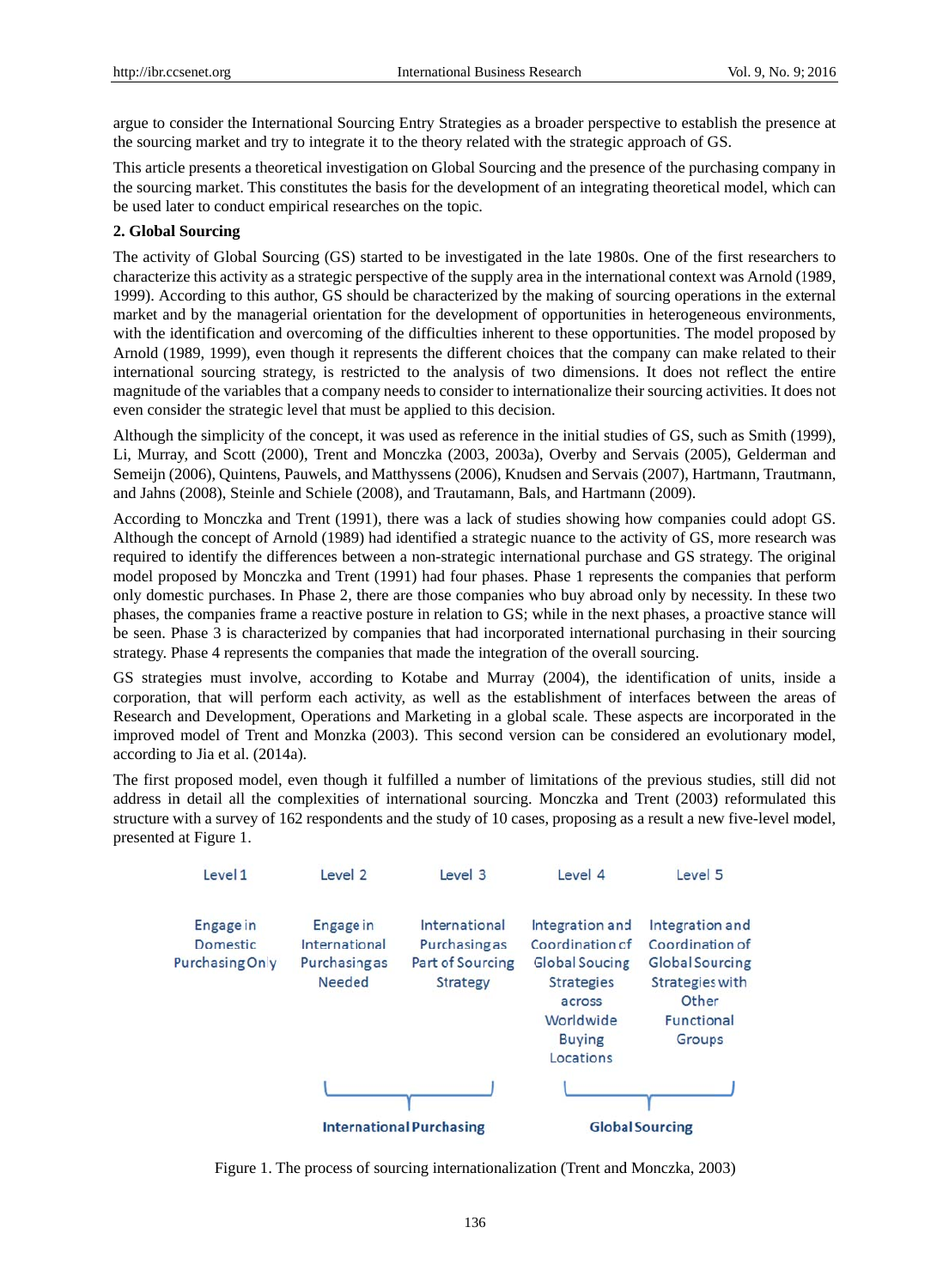By becoming part of the corporate strategy, international sourcing activities can change the relationship of the purchasing company and its suppliers. As identified by Schmitz and Knorringa (2001), in some situations, there may be a change in the structure of the supply chain. The definitions for the product to be sourced can be so specific that the supplier only produces "tailored" to a global customer.

The Levels 4 and 5 comprise what the authors call as "global sourcing." It differs from the previous levels by the increased complexity, as they include the proactive integration and coordination, similarity of materials, processes, design, engineering, and site operations. At these levels, the companies no longer need to be just trading partners to become active members that operate in a supply chain. Even if the company adopts the Level V, with the coordination of their purchases being made by a unit of the group, it is noteworthy that the benefits from this strategy may not be achieved if the company does not have an appropriate structure to assist the release and receipt of materials in different countries.

In none of the studies of the strategic perspective of global sourcing, an investigation of the perspective of the modes of international sourcing entries was identified and, more specifically, with the presence of the purchasing company in the sourcing market. The modes of international sourcing entry strategies are investigated in the sequence.

#### **3. Modes of International Sourcing Entry Strategies**

According to Rajagopal and Bernard (1993), there are four stages in the internationalization of strategic procurement. The first is the domestic purchasing, when firms purchase in the domestic market although this may involve purchasing foreign produced goods through local sources. The second is the experimental involvement, when firms "recognize that benefits can arise from external sourcing, but where (as yet) they do not perceive the advantages to be sufficiently great to warrant systematic search and involvement" (Rajagopal & Bernard, 1993: 48). The active involvement is the third type and includes the firms taking a proactive stance in searching for sources and materials on an international basis, including the establishment of purchasing groups, overseas purchasing offices or the subsidiaries to establish purchasing contracts. The fourth stage is the committed involvement when firms develop global information networks on a self-motivating basis, rather in response to specific request, while displaying a willingness to be flexible in the implementation of procurement strategies.

Based on these stages and through the adaptation of Rugan et al.'s (1988) work, Rajagopal and Bernard (1993) presented a continuum based on the depth of the involvement in foreign sourcing market and time, to present five modes of international sourcing entry strategies. The "Local Sourcing" is the first mode and represents the domestic purchasing company that may source goods produced abroad, but purchases them through local representatives. The second is the "Import via agents or distributors," which is, like a simple offshore purchasing, similar to an arms-length relationship between independent purchasers and sellers. In this stage, supply can be procured through domestically located intermediaries (import via agents or distributors within the domestic market) – indirect import; or it can be procured through the intermediaries in the foreign market – direct importing. The "Import through subsidiaries and/or own representatives" represents the third stage, when firms tend to use subsidiaries or other corporate units for international sourcing assistance, especially when there is an increased need for information and expanded levels of international procurement activities. The forth is the "Establish IPO" focused on function and region that purchase parts, components and manufacturing, and product development services for their plants worldwide. The last stage is the "Integrated and coordinated global sourcing through Direct Investment" that involves the worldwide integration and coordination of a firm's procurement requirements with the main objective to maximize the purchasing advantage of the firm on a global basis.

The use of intermediaries has been identified in several studies, as the one by Akesson, Jonsson, and Edanius-Haltas (2007). The authors identified that making direct purchases from suppliers in the global market is the most used option by the manufacturing companies, given that this is how it is possible to obtain more flexibility and control, with the best approximation with the production operations. Although this is the most used form, the study identified also the use of intermediaries and agents, especially in geographically more distant markets.

The use of intermediaries, as *trading companies,* is one of the forms of presence of the purchasing company in the sourcing market that can occur through intermediaries. Harris (2006) highlights that, in this case, the intermediary usually assumes the attributions of negotiation between the parts, besides conducting the operational procedures. This author affirms that this is often an initial form of internationalization of the supply area, which precedes the use of a representatives of the purchasing company in the sourcing market. This representative can include the establishment of an IPO or not. Nassimbeni and Sartor (2006) identified that it usually starts with an employee of the company sent to be the purchase representative, who, besides doing this work, also becomes the responsible for structuring the IPO. A third way, identified by Harris (2006), is attributing the responsibility of Global Sourcing to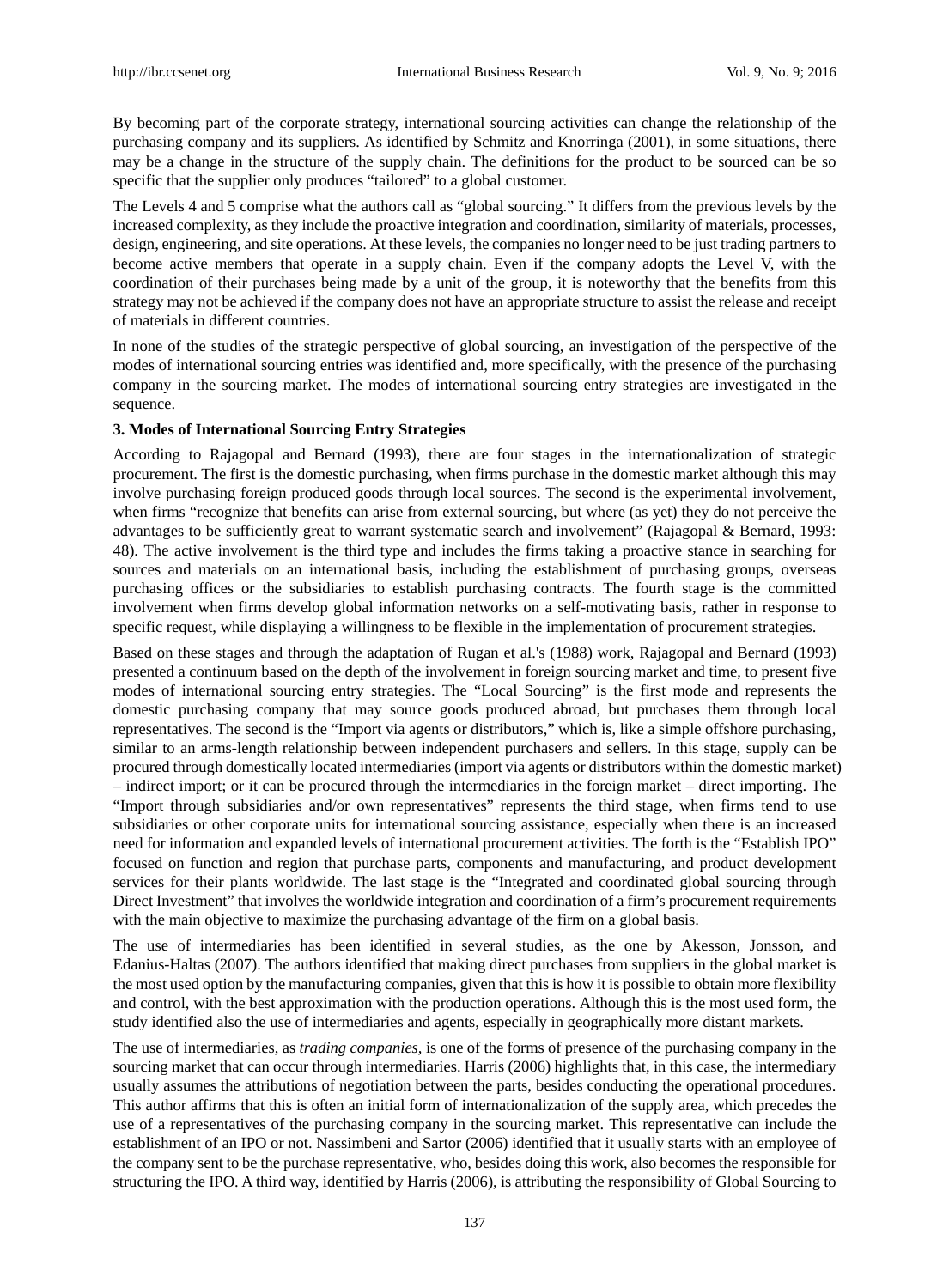the purchase area of one of the units of the company, located in the sourcing country of interest by the company. This unit starts to support the other purchase units in the activities with that market, by giving the company conditions to take advantage of the best opportunities available in a specific market regarding technology and production.

Goh and Lau (1998) define IPO as a purchasing office abroad established to purchase components, parts, pieces, and other industrial inputs to be used by productive plants globally located. Nassimbeni and Sartor (2006) show that, following this concept, an IPO can be an isolated unit, only made for this end, or an office inside a subsidiary established abroad with their own resources or in partnership (*joint venture*). Considering the knowledge already developed about Global Sourcing, we must add to the concept of IPO that this unit should not be restricted only to components and other items feeding a production line, since final products are also the focus of activities of Global Sourcing nowadays (Nunes, Vieira & Antunes Júnior, 2013).

Studies related with IPOs are recent, as noticed by Sartor et al. (2014). Although the initial efforts have emerged in the 1990s (Goh & Lau, 1998), they were intensified throughout the 2000s (Pedersen 2004, 2004a, 2004b, 2004c; Bendorf, 1998; Avery 2002, 2002a). Aiming at aspects such as attribution of an IPO, its location, costs, benefits, problems, management of people and organizational structure, there is still a gap about the relation between the strategic involvement of the supply area, through the adoption of Global Sourcing, and the presence of the purchasing company abroad, whether through an intermediary or having their own structure. Although this relation is not clear yet, it is possible to identify that the entry of the company in the purchasing market can contribute to the success of the Global Sourcing.

Regarding the IPOs, when reviewing the literature on the topic, Nassimbeni and Sartor (2006) identified that, once they are established, the IPOs have been performing functions of operational support, quality control of suppliers, selection, and development of suppliers, reduction of the cultural distance, and cooperation in the activities of development of new products. Among the benefits resulting from opening an IPO, companies have obtained price reduction, higher levels of quality control, cultural distance reduction, risks reduction, elimination of intermediaries, establishment of direct relationship with the suppliers, establishment of relationships with the local government and the business community, facility in the management of great volumes, faster problem solving, and better coordination of all the activities abroad (Nassimbeni & Sartor, 2006). Despite these benefits, problems with managing people, cost with managing the unit, cultural issues, need of high minimal, annual volumes of purchase, support from the superior management of the company, location, and even with suppliers distant from the IPO have been observed (Nassimbeni & Sartor, 2006).

Jia et al. (2014a) highlight that IPOs must be constituted inside the logic of dynamic and evolutionary models. The authors identified five types of IPOs based on the breadth and depth of the activities of IPOs and the strategic importance to the parent company. The first two are considered as "International Sourcing Office – ISO" and are responsible to collect sourcing market intelligence, search, audition, and selection of suppliers, and basic quality control. It can be an independent, intermediary trading company or an intermediary plants/sale office, called "Intermediary ISO," or an in-house purchasing office, reporting to corporate purchasing department, called "In-house ISO." Based on the increase of the purchases, the authors identified that more responsibilities may be given to the ISO, related with duties after suppliers are qualified, order fulfilment, logistics/shipping, and quality control/inspection, so that it can become an IPO. According to them, there are two types of IPOs: an IPO focusing on serving global plants through exports (E-IPO), and an IPO serving both global and local plants (E&L-IPO). The last type is the "Overseas Corporate Purchasing Organization – O-CPO" that covers all the supply functions of an HQ-based CPO, but it is located overseas. It takes overall responsibility for making global sourcing policy and coordinating the relationship between the supply base and other departments, leads R&D projects, and sometimes provides sales support and manages operations in the host country.

### **4. Proposed Model**

Based on the previous literature, and using the types of involvement proposed by Rajagopal and Bernard (1993), we analyzed the types of sourcing proposed of Rajagopal and Bernard (1993), Harris (2006) and Jia et al. (2014a). To integrate the literature review, Figure 3 also includes the proposal of Arnold (1989) and, Trent and Monczka (2003) to understand the concept of GS and its strategic characteristic.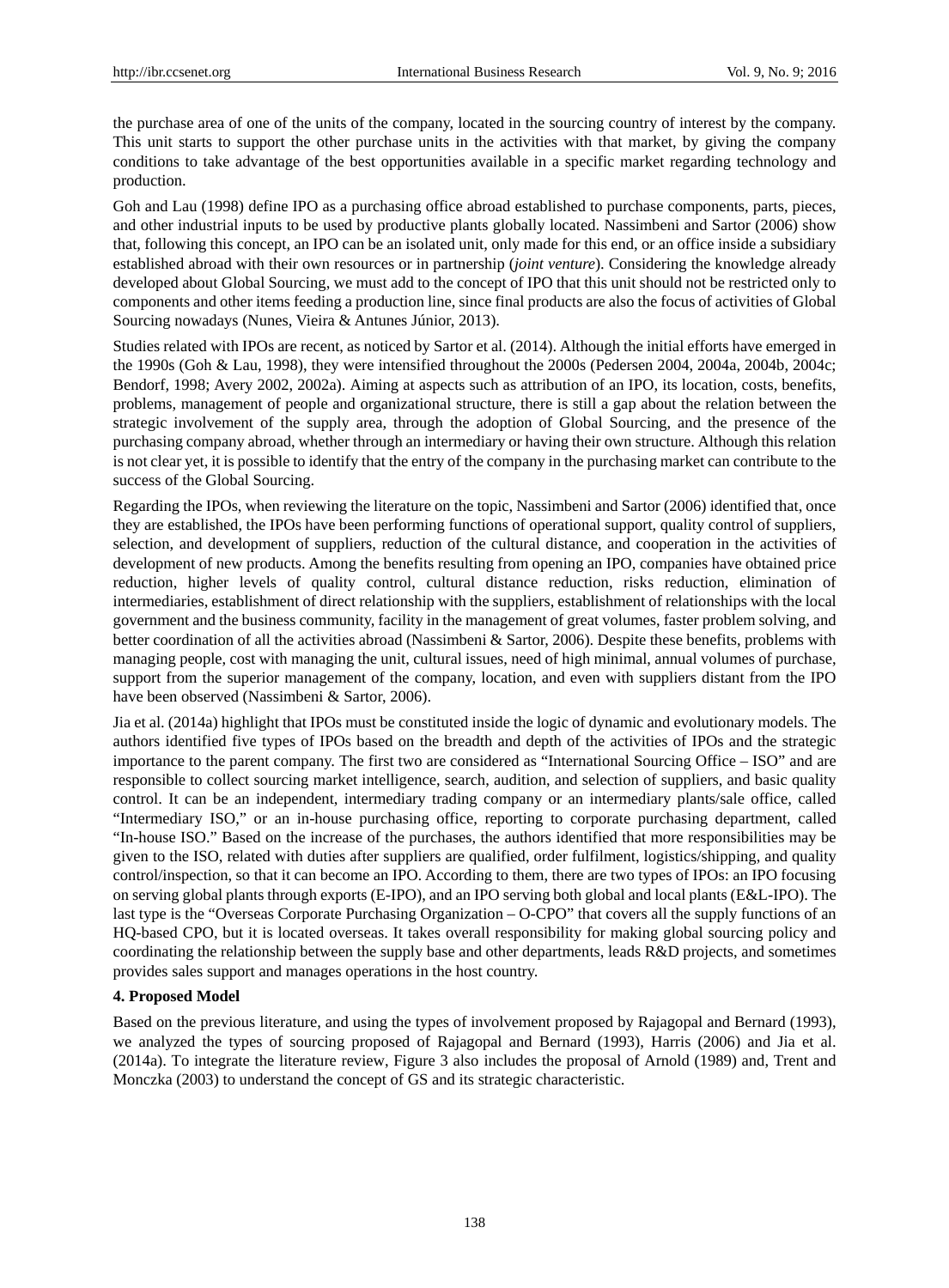

Figure 2. Theoretical review integration

Through the literature investigation, it was also possible to identify which entry modes can be related with International Sourcing and which ones are related with Global Sourcing (Figure 3).



Figure 3. Modes of international sourcing entry strategies

Considering the previous studies, it is important to highlight that the "Import through subsidiaries and/or own representatives" was defined by Rajagopal and Bernard (1993) as an Active Involvement and, following the literature review, we re-classified it as an "Experimental Involvement" level.

# **5. Final Considerations**

In order to investigate how it is possible to integrate the conceptual modes of GS and the modes of international sourcing entry strategies, a literature review was made. The list of entry modes related with International Sourcing includes the Indirect and Direct Import via agents or distributors, and the use of intermediaries – Trading Companies. The entry modes related with GS include ISO, IPO, and O-CPO.

Considering that the identification of the modes of international sourcing entry strategies was made based on the literature review, an empirical work must be developed to test this segmentation. Before that, an exploratory study to identify the existence of other entry strategies is suggested. As this is a new topic at the International Business literature, and some of the available literature sources can be considered "old," it is possible to assume that the empirical environment may have developed different strategies that were not identified here.

This article represents the first effort of a research that aim to identify the entry modes that are being adopted by companies to develop their sourcing strategy.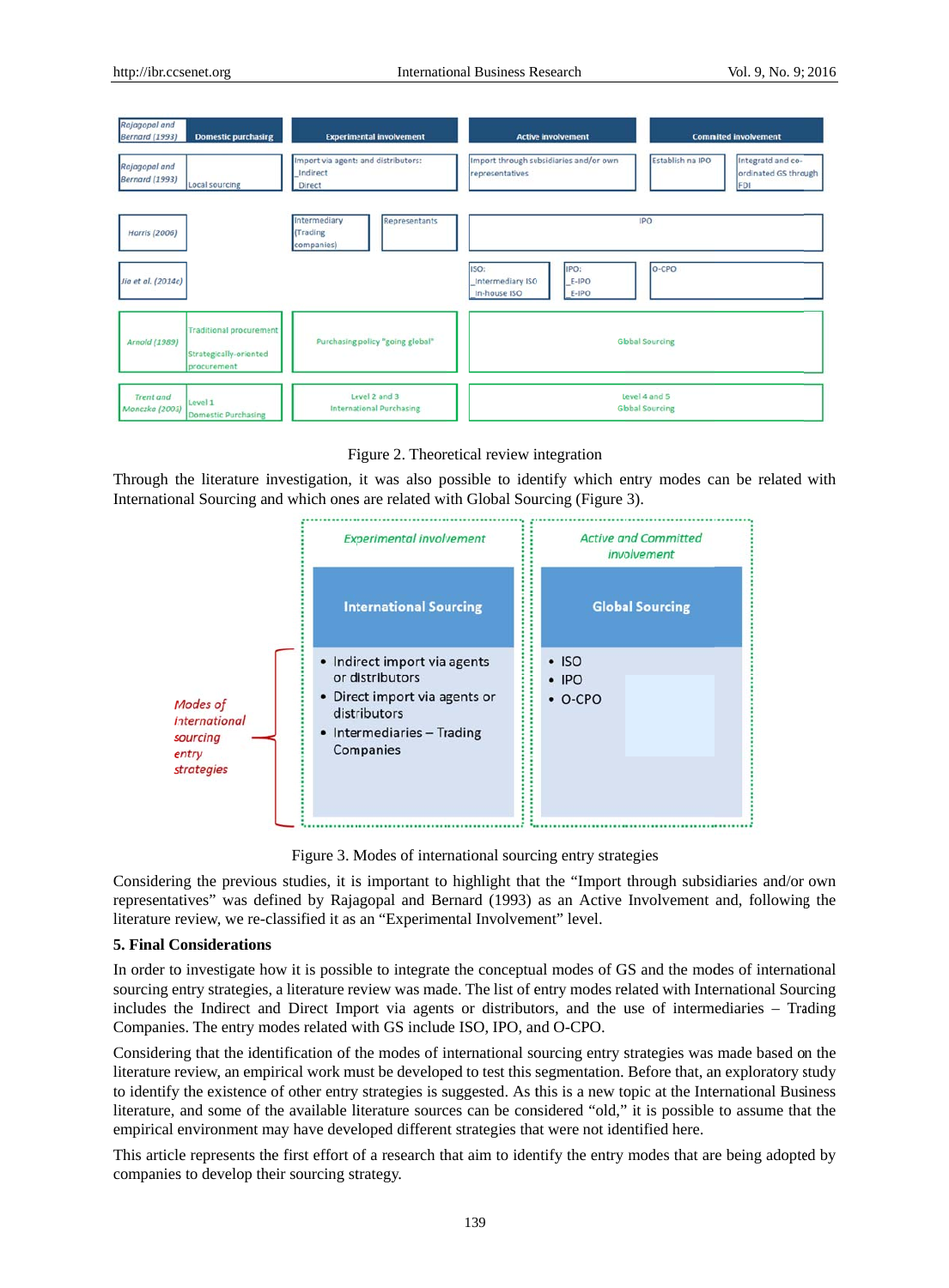## **References**

- Agndal, H. (2006). The purchasing entry process A study of 10 Swedish industrial small and medium-sized enterprises. *Journal of Purchasing & Supply Management, 12,* 182-196. http://dx.doi.org/10.1016/j.pursup.2006.10.004
- Akesson, J., Jonsson, P., & Edanius, H. R. (2007). An assessment of sourcing strategies in the Swedish apparel industry. *International Journal of Physical Distribution and Logistics Management, 37*(9)*,* 740-762. http://dx.doi.org/10.1108/09600030710840840
- Arnold, U. (1989). Global sourcing–An indispensable element in worldwide competition. *Management International Review, 29*(4), 14-28.
- Arnold, U. (1999). Organization of global sourcing: ways towards an optimal degree of centralization. *European Journal of Purchasing & Supply Management, 5,* 167-174. http://dx.doi.org/10.1016/S0969-7012(99)00023-4
- Avery, S. (2002) Global purchasing sharpens Schneider's competitive edge. *Purchasing, 10,* 17-19.
- Bendorf, R. (1998). *Approaches do International Sourcing*. Retrieved from http://www.bendorf.com/articles/intl\_source\_01.html
- Bozarth, C., Handfield, R., & Das, A. (1998). Stages of global sourcing strategy evolution: an exploratory study. *Journal of Operation Management, 16,* 241-255. http://dx.doi.org/10.1016/S0272-6963(97)00040-5
- Carbone, J. (2002). Where are the next Hot Spots? *Purchasing, 35,* 35-38.
- Cho, J., & Kang, J. (2001). Benefits and Challenges of Global Sourcing: Perceptions of US Apparel Retail Firms. *International Marketing Review, 18*(5), 542-561. http://dx.doi.org/10.1108/EUM0000000006045
- Christopher, M. (2002). *Logística e Gerenciamento da Cadeia de Suprimentos*. São Paulo, SP: Pioneira Thomson Learning.
- Dutton, G. (2008). Ten reasons to use global sourcing. *World Trade, 21*(6).
- Fu, J., Richard, L., Marco, S., Guido, O., & Guido, N.(2014a). International purchasing offices in China: A dynamic evolution model. *International Business Review, 23,* 580-593. http://dx.doi.org/10.1016/j.ibusrev.2013.09.006
- Gelderman, C. J., & Semeijn, J. (2006). Managing the global supply base through purchasing portfolio management. *Journal of Purchasing & Supply Management, 12,* 209-217. http://dx.doi.org/10.1016/j.pursup.2006.10.002
- Ghauri, P. N., Tarnovskaya, V., & Elg, U. (2008). Marketing driving multinationals and their global sourcing network. *International Marketing Review, 25*(5), 504-519. http://dx.doi.org/10.1108/02651330810904062
- Goh, M., & Lau, G. T. (1998). Electronics international procurement offices in Singapore. *European Journal of Purchasing and Supply Chain Management, 2,* 119-126. http://dx.doi.org/10.1016/S0969-7012(97)00029-4
- Harris, G. L. (2006). The essence of global sourcing. *Contract Management, 46*(3), 16-21.
- Hartmann, E., Trautmann, G., & Jahns, C. (2008). Organisational design implications of global sourcing: A multiple case study analysis on the application of control mechanisms. *Journal of Purchasing and Supply Management, 14,*  1-44. http://dx.doi.org/10.1016/j.pursup.2008.01.003
- Jia, F., Lamming, R., Sartor, M., Orzes, G., & Nassimbeni, G. (2014). Global purchasing strategy and International Purchasing Offices: Evidence from case studies. *Int. J. Production Economics, 154,* 284-298. http://dx.doi.org/10.1016/j.ijpe.2013.09.007
- Jin, B. (2004). Achieving an optimal global versus domestic sourcing balance under demand uncertainty. *International Journal of Operations and Production Management, 24*(12), 1292-1305. http://dx.doi.org/10.1108/01443570410569056
- Knudsen, M. P., & Servais, P. (2007). Analysing internationalization configurations of SMES's: The purchaser's perspective. *Journal of Purchasing & Supply Management, 13*(2), 137-151. http://dx.doi.org/10.1016/j.pursup.2007.06.002
- Kotabe, M., & Murray, J. Y. (2004). Global sourcing strategy and sustainable competitive advantage. *Industrial Marketing Management, 33,* 7-14. http://dx.doi.org/10.1016/j.indmarman.2003.08.004
- Li, Z. G., Murray, L. W., & Scott, D. (2000). Global sourcing, multiple country-of-origin facets, and costumer reactions. *Journal of Business Research, 47,* 121-133. http://dx.doi.org/10.1016/S0148-2963(98)00061-7
- Monczka, R. M., & Trent, R. J. (1991). Global Sourcing: a development approach. *International Journal of Purchasing and Materials Management, 27*(2)*,* 2-8.